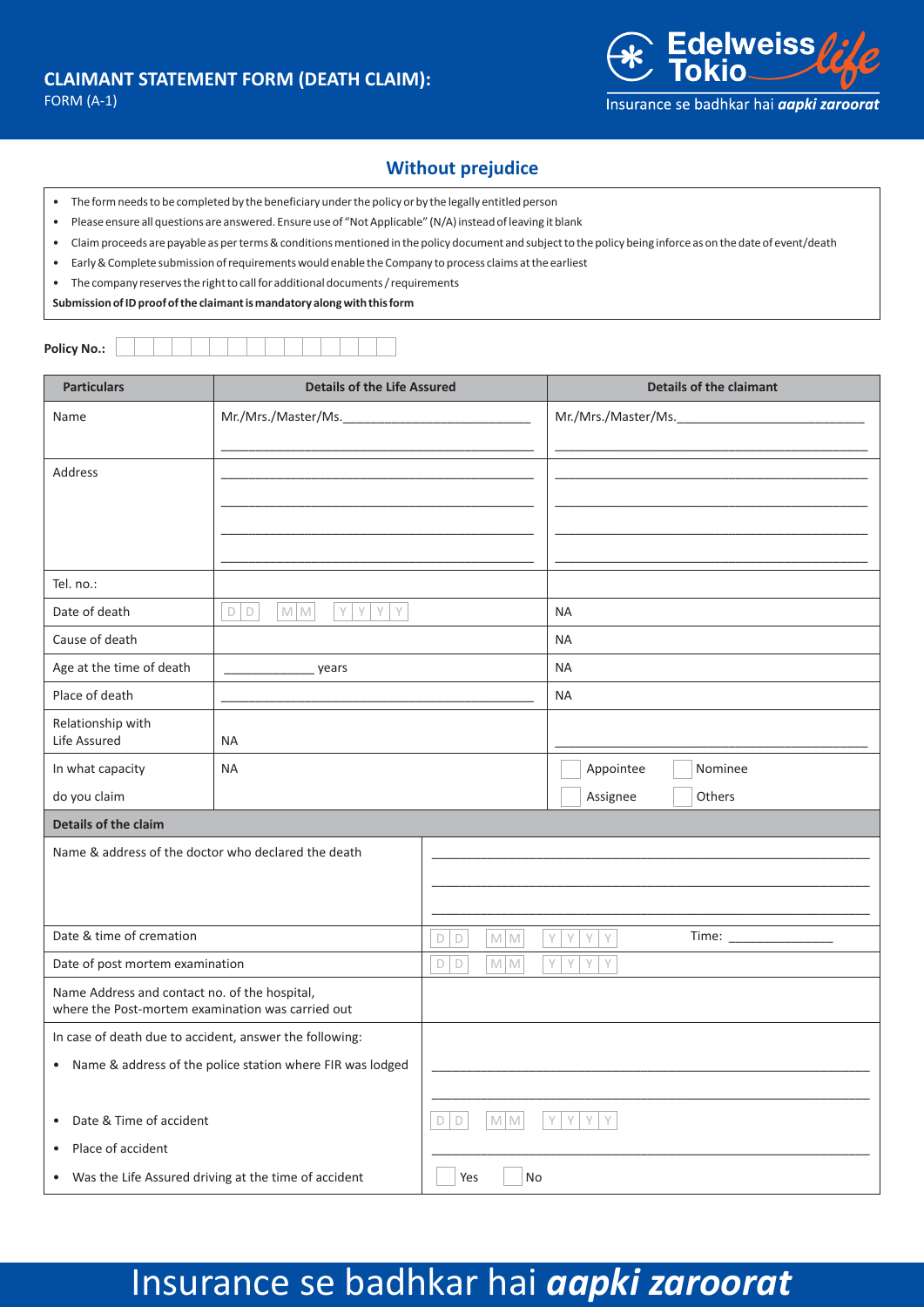| Previous Health/Habit details of Life Assured                            |              |                             |                       |                          |
|--------------------------------------------------------------------------|--------------|-----------------------------|-----------------------|--------------------------|
| Nature of Illness / Habit                                                |              | <b>Please Select Yes/No</b> | Duration (since when) | If Yes, Quantity Details |
| Hypertension                                                             | $\checkmark$ | N                           |                       | <b>NA</b>                |
| <b>Diabetes</b>                                                          | $\checkmark$ | N                           |                       | <b>NA</b>                |
| Heart disease                                                            | $\checkmark$ | N                           |                       | <b>NA</b>                |
| Kidney disease                                                           | $\checkmark$ | N                           |                       | <b>NA</b>                |
| Liver disease                                                            | $\checkmark$ | N                           |                       | <b>NA</b>                |
| Cancer                                                                   | $\vee$       | N                           |                       | <b>NA</b>                |
| Any other ailments / disorder/ surgery/<br>hospitalisation in last 5 yrs | $\checkmark$ | N                           |                       | <b>NA</b>                |
| Any habits like smoking/alcohol/tobacco/<br>drugs (Please select)        | $\checkmark$ | N                           |                       |                          |

| <b>Details of the Illness</b>                                                               |                                         |                       |                                                                   |                  |
|---------------------------------------------------------------------------------------------|-----------------------------------------|-----------------------|-------------------------------------------------------------------|------------------|
| Nature of the illness                                                                       |                                         |                       |                                                                   |                  |
| Date of diagnosis                                                                           | <b>MM</b><br>D<br>D                     | Y<br>$\vee$<br>V<br>Y |                                                                   |                  |
| Treatment details                                                                           |                                         |                       |                                                                   |                  |
|                                                                                             |                                         |                       |                                                                   |                  |
| • Name of the Hospital:<br>Hospitalization details                                          |                                         |                       |                                                                   |                  |
|                                                                                             | Date of Admission:<br>$\bullet$         | D                     | Y<br>M<br>M                                                       | V                |
|                                                                                             | Date of Discharge / Death:<br>$\bullet$ | D<br>D                | $M$ M                                                             |                  |
|                                                                                             | along with this form)                   |                       | (Kindly submit the copy of the Discharge Summary or Death Summary |                  |
| Duration of illness related to current illness                                              |                                         |                       |                                                                   |                  |
| Details of hospitalisation expenses and mode of payment                                     |                                         |                       |                                                                   |                  |
| Details of amount claimed under Mediclaim/health<br>insurance policy during last five years | Name of the<br>Insurer                  | Sum<br>Assured        | Amount of<br>claim received                                       | Date of<br>claim |
|                                                                                             |                                         |                       |                                                                   |                  |
|                                                                                             |                                         |                       |                                                                   |                  |
|                                                                                             |                                         |                       |                                                                   |                  |
|                                                                                             |                                         |                       |                                                                   |                  |

| Names & Address of physician/hospitals attended the deceased within the last 5 years preceding death |                |                          |                    |  |
|------------------------------------------------------------------------------------------------------|----------------|--------------------------|--------------------|--|
| Name of the Physician/Hospital                                                                       | <b>Address</b> | Date of First attendance | Disease or Illness |  |
|                                                                                                      |                |                          |                    |  |
|                                                                                                      |                |                          |                    |  |
|                                                                                                      |                |                          |                    |  |
|                                                                                                      |                |                          |                    |  |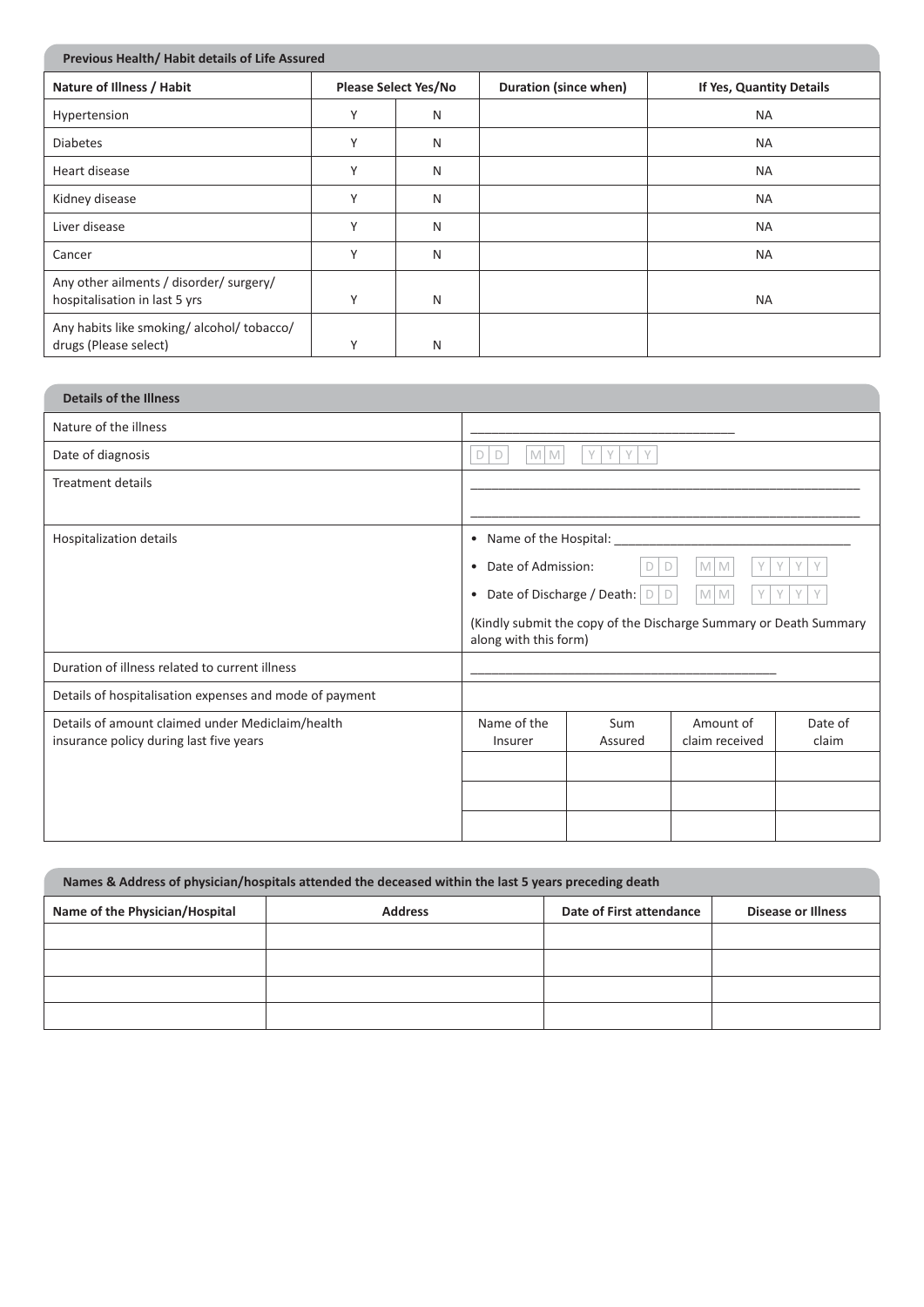| <b>Other details of the Life Assured</b>                                                                                                                                                |            |                                 |                    |                     |                        |               |
|-----------------------------------------------------------------------------------------------------------------------------------------------------------------------------------------|------------|---------------------------------|--------------------|---------------------|------------------------|---------------|
| <b>Employment details</b>                                                                                                                                                               |            |                                 |                    |                     |                        |               |
| Last Employer's / Business Name:                                                                                                                                                        |            |                                 |                    |                     |                        |               |
| <b>Address</b>                                                                                                                                                                          |            |                                 |                    |                     |                        |               |
|                                                                                                                                                                                         |            |                                 |                    |                     |                        |               |
| Designation at work place/business:                                                                                                                                                     |            |                                 |                    |                     |                        |               |
| Last working date:                                                                                                                                                                      |            |                                 | $D$ $D$<br>$M$ $M$ | YY<br>Y<br>Y        |                        |               |
| Annual income                                                                                                                                                                           |            |                                 |                    |                     |                        |               |
| Nature of Job/ Business                                                                                                                                                                 |            |                                 |                    |                     |                        |               |
|                                                                                                                                                                                         |            | <b>Family Physician details</b> |                    |                     |                        |               |
| Name of the doctor                                                                                                                                                                      |            |                                 |                    |                     |                        |               |
| Address & Tel. No.                                                                                                                                                                      |            |                                 |                    |                     |                        |               |
|                                                                                                                                                                                         |            |                                 |                    |                     |                        |               |
| Since when has been the Life Assured taking treatment from the doctor                                                                                                                   |            |                                 |                    |                     |                        |               |
| Name the illness for which treatment was taken                                                                                                                                          |            |                                 |                    |                     |                        |               |
| Particulars of other Life Insurance / Mediclaim policies held by the Life Assured                                                                                                       |            |                                 |                    |                     |                        |               |
| Name of the Co./ TPA                                                                                                                                                                    | Policy No. | <b>Risk Commencement</b>        | <b>Sum Assured</b> | <b>Claim Raised</b> | <b>Status of Claim</b> | <b>Amount</b> |
|                                                                                                                                                                                         |            | Date                            |                    | Yes/No              |                        | Claimed       |
|                                                                                                                                                                                         |            |                                 |                    |                     |                        |               |
|                                                                                                                                                                                         |            |                                 |                    |                     |                        |               |
|                                                                                                                                                                                         |            |                                 |                    |                     |                        |               |
|                                                                                                                                                                                         |            |                                 |                    |                     |                        |               |
|                                                                                                                                                                                         |            |                                 |                    |                     |                        |               |
| Electronic Payout option (Direct transfer of funds in your bank A/c)                                                                                                                    |            |                                 |                    |                     |                        |               |
| 1. Name of the Bank A/c holder: _________                                                                                                                                               |            |                                 |                    |                     |                        |               |
|                                                                                                                                                                                         |            |                                 |                    |                     |                        |               |
| 3. A/c No.:                                                                                                                                                                             |            |                                 |                    |                     |                        |               |
| Saving   Current<br>4. A/c Type:<br><b>NRI</b><br><b>NRO</b>                                                                                                                            |            |                                 |                    |                     |                        |               |
|                                                                                                                                                                                         |            |                                 |                    |                     |                        |               |
| Cancelled cheque required along with this form                                                                                                                                          |            |                                 |                    |                     |                        |               |
| Payouts would be in accordance and subject to the terms and conditions of the policy. Further, the company reserves the right to use any alternative                                    |            |                                 |                    |                     |                        |               |
| payout option including demand draft/payable at par cheque in spite of opting for Electronic payout method. I will not hold Edelweiss Tokio Life                                        |            |                                 |                    |                     |                        |               |
| Insurance Company Ltd. responsible in case of non-credit to my bank account or if the transaction is delayed or not effected at all for reasons of<br>incomplete/incorrect information. |            |                                 |                    |                     |                        |               |
|                                                                                                                                                                                         |            |                                 |                    |                     |                        |               |
| Signature / Thumb impression of the claimant: __________________________________                                                                                                        |            |                                 |                    |                     |                        |               |
| M M<br>Y.<br>Date: $\bigcup$ $\bigcup$ $\bigcup$<br>Υ                                                                                                                                   |            |                                 |                    |                     |                        |               |
| Document enclosed with the said form                                                                                                                                                    |            |                                 |                    |                     |                        |               |
| Death certificate issued by municipal / local authority                                                                                                                                 |            |                                 |                    |                     |                        |               |
| Medico legal cause of death certificate                                                                                                                                                 |            |                                 |                    |                     |                        |               |
| Copy of post mortem examination and police report                                                                                                                                       |            |                                 |                    |                     |                        |               |
| Indoor medical records if life insured was hospitalized                                                                                                                                 |            |                                 |                    |                     |                        |               |
| Copy of the receipt issued by Cremation ground, if any                                                                                                                                  |            |                                 |                    |                     |                        |               |
|                                                                                                                                                                                         |            |                                 |                    |                     |                        |               |